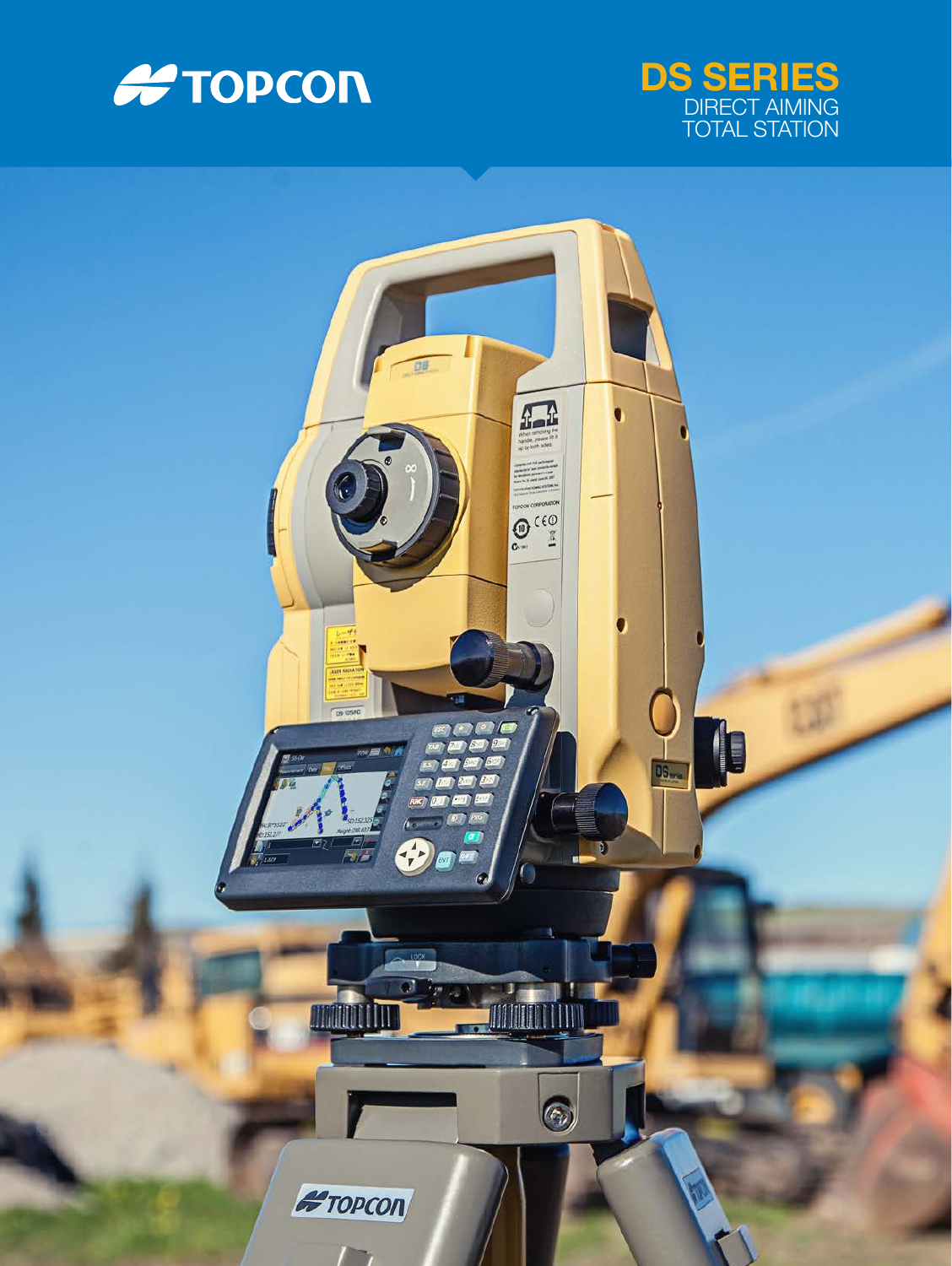#### DS SERIES



# Direct Aiming Total Station

- Automatic aiming technology
- MAGNET<sup>®</sup> on-board software
- Ultra-powerful, advanced EDM
- Exclusive LongLink™ communications
- TSshield™ advanced security and maintenance
- Rugged, waterproof design

#### In the bush, dim conditions, crowded traffic or harsh environments, the DS Series works perfectly

A professional motorized total station, the DS is a mid-ranged positioning product for the construction professional who is looking for productivity enhancement from servo motors and XPointing™ technology. The MAGNET® on-board software has an intuitive interface to assist with staking out complex structures. This rugged waterproof designed total station has the latest technology of TSshield™ advanced security and maintenance, and exclusive LongLink™ communications.

Work directly on the bright, color touchscreen or with the alpha-numeric keyboard, to achieve higher levels of production with MAGNET® Field on-board software. The DS total station can be used on a wide variety of applications, from building layout to earthwork volumes, and land surveying.

#### A world's first – TSshield™

Topcon is proud to offer another world's first technology in all DS Series total stations – TSshield™. Every instrument is equipped with a telematics-based multi-function communications module providing the ultimate security and maintenance capabilities for your investment.

If the activated instrument is lost or stolen, send a coded signal to the instrument and disable it. This feature secures the total station anywhere in the world.

In the same module you have daily connectivity to cloud-based Topcon servers that can inform you of available software updates and firmware enhancements.



## Auto collimation Xpointing™ technology

The DS Series employing Xpointing technology features a new intelligent algorithm that automatically aims to the prism with precisely corrected angle readings. The Xpointing technology works in dim or dark conditions where the prism can be difficult to find.

Whatever the job requires and wherever operators must go, the the DS gets your job done faster, while maintaining accuracy.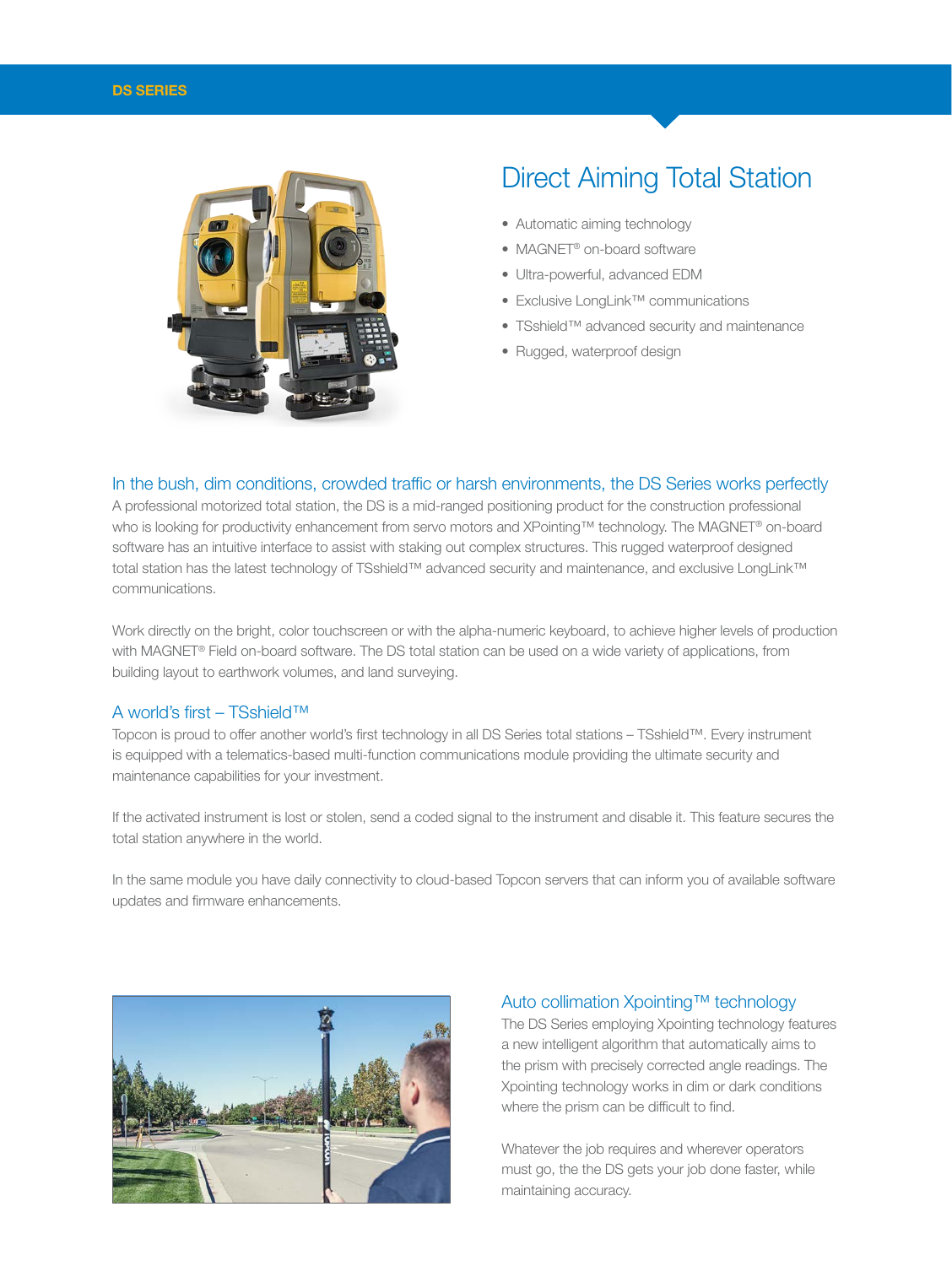